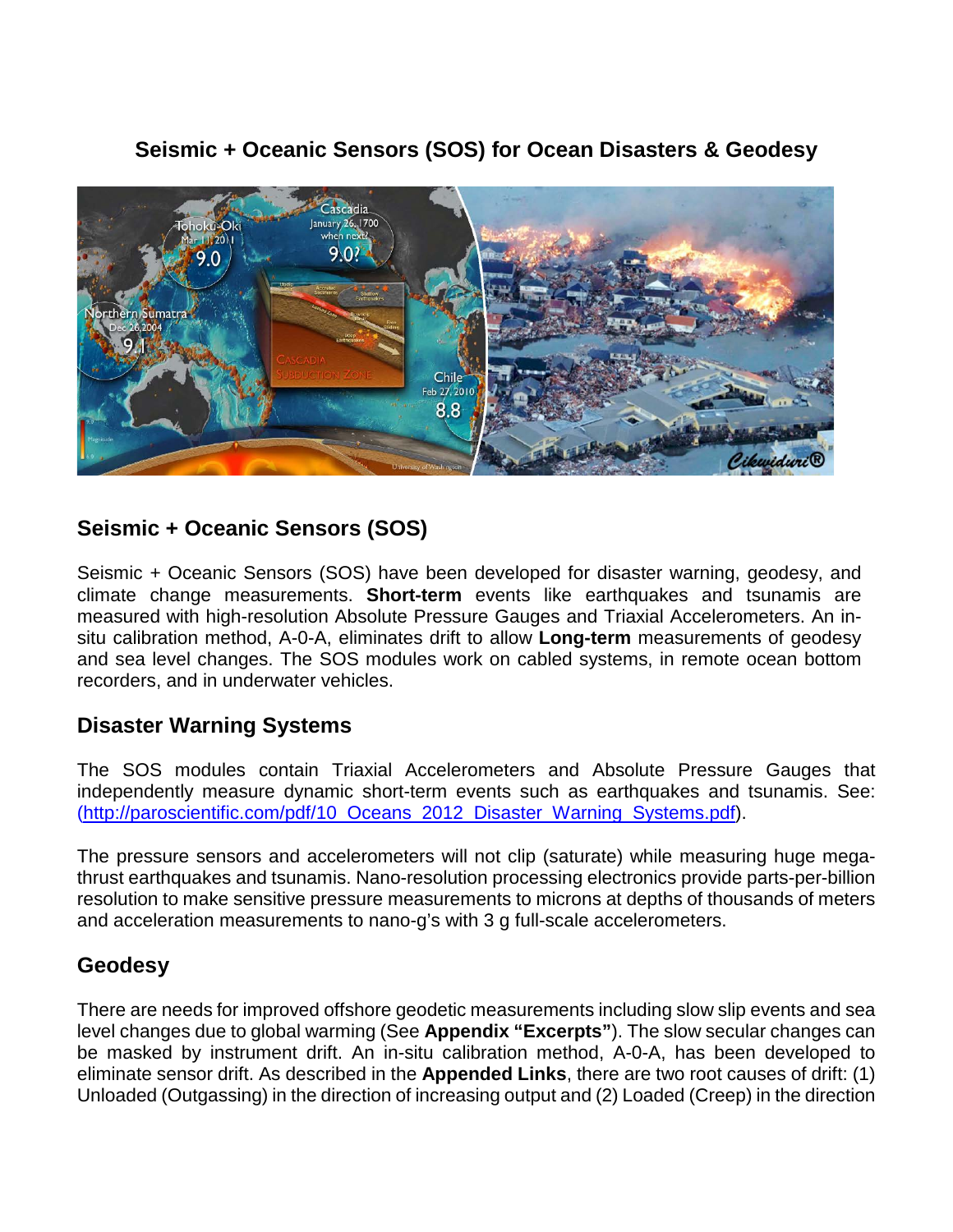of decreasing output. Drift due to both Outgassing and Creep decrease exponentially with time. The combination of these two effects depends on the history of the mission profile. The A-0-A Insitu Calibration Method eliminates the drift regardless of root cause because drift only affects the offsets at 0 and not the span.

# **SOS Construction**

The SOS module contains (2) Absolute Pressure Gauges with available ranges of 700, 1400, 2000, 3000, 4000, and 7000 meters plus (1) Triaxial Accelerometer with an internal alignment matrix, plus (1) Digiquartz<sup>®</sup> Barometer, plus (3) Nano-resolution processing electronics. The pressure connection lines are vacuum oil-filled and can connect to a 3-way ball valve that switches between seawater pressures, (A), and an interior oil reservoir, (0).



Temperature compensated and linearized RS-232 outputs are provided from all sensors:

- Seawater pressures (A) and temperature readings from each pressure gauge (1 port)
- X-Y-Z plus total Vector accelerations and accelerometer temperature readings (1 port)
- Interior housing barometric pressures (0) and barometer temperature readings (1 port)
- All sensors can be synchronized and time-stamped using PPS inputs.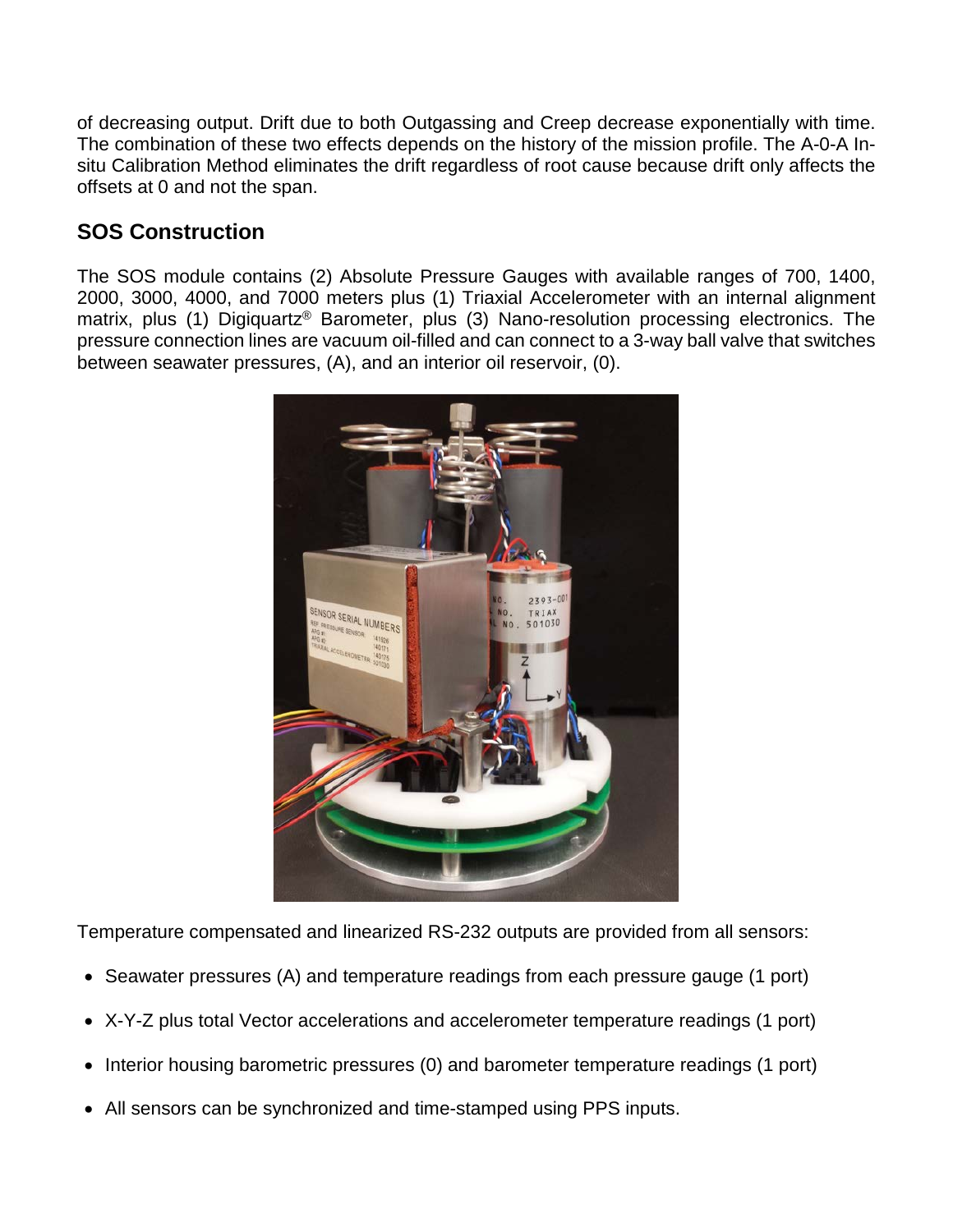# **SOS Block Diagram**



## **Laboratory Test Results of A-0-A Calibration Method**

A-0-A uses a valve that periodically switches between the seawater pressure, A, and the internal housing pressure, 0. The outputs at pressure A are corrected using drift measurements at the reference calibration points at 0 (measured with a barometer inside the housing). Three years of drift testing in the laboratory were done using a primary standard piston gauge DWT to measure the span drift at A.

Testing of the A-0-A calibration method using a primary standard piston gauge DWT began at the National Metrology Institute of Japan (AIST). Six sensors of 100 MPa (10,000 meters) range had been used for international transfer standard comparisons for 7 years and they were at ambient atmospheric pressure, 0, most of the time with drift going in the direction of increasing outputs. When a constant pressure of 100 MPa was applied, the drift went in the direction of decreasing outputs. However, the span remained constant so that if the readings at A were corrected for the drift at 0, then drift could be eliminated. This is shown in the graph below where the drift has been eliminated to 1 part-per-million using the A-0-A method.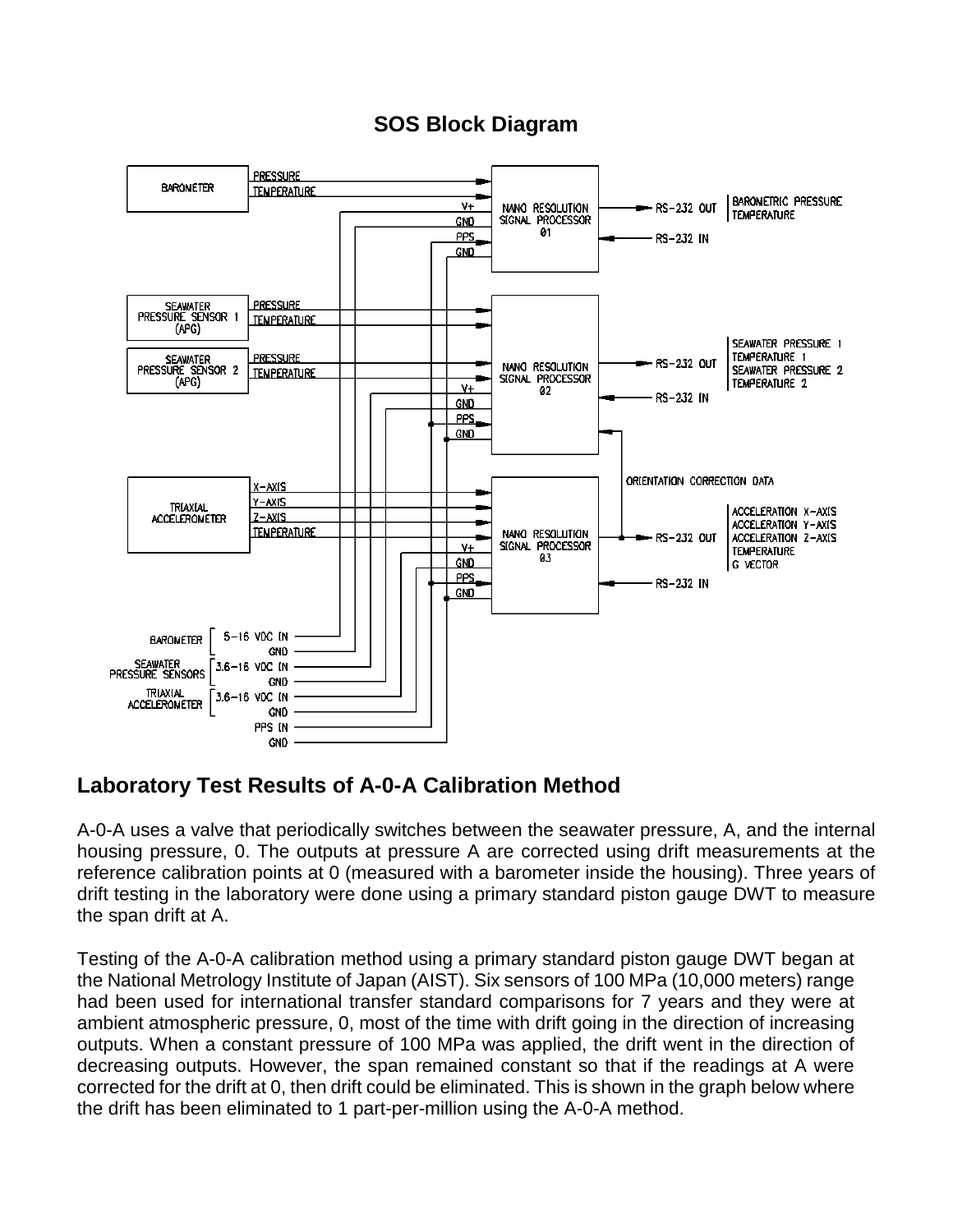

Additional tests at Paroscientific included 80 sensors of 3,000 meters range over the next 2 years. The A-0-A calibration method was applied to 20 sensors of 3000 meters range from Nov. 3, 2015 to Dec. 29, 2015. At the end of the test, 19 sensors were released to atmospheric pressure for several months until another simulated full-scale deployment from April 19, 2016 to August 19, 2016. For the two simulated deployments, the average drifts of span were within  $\pm$  1.4 cm (equal to  $\pm$  5ppm of the full scale accuracy band of the DWT pressure standard).

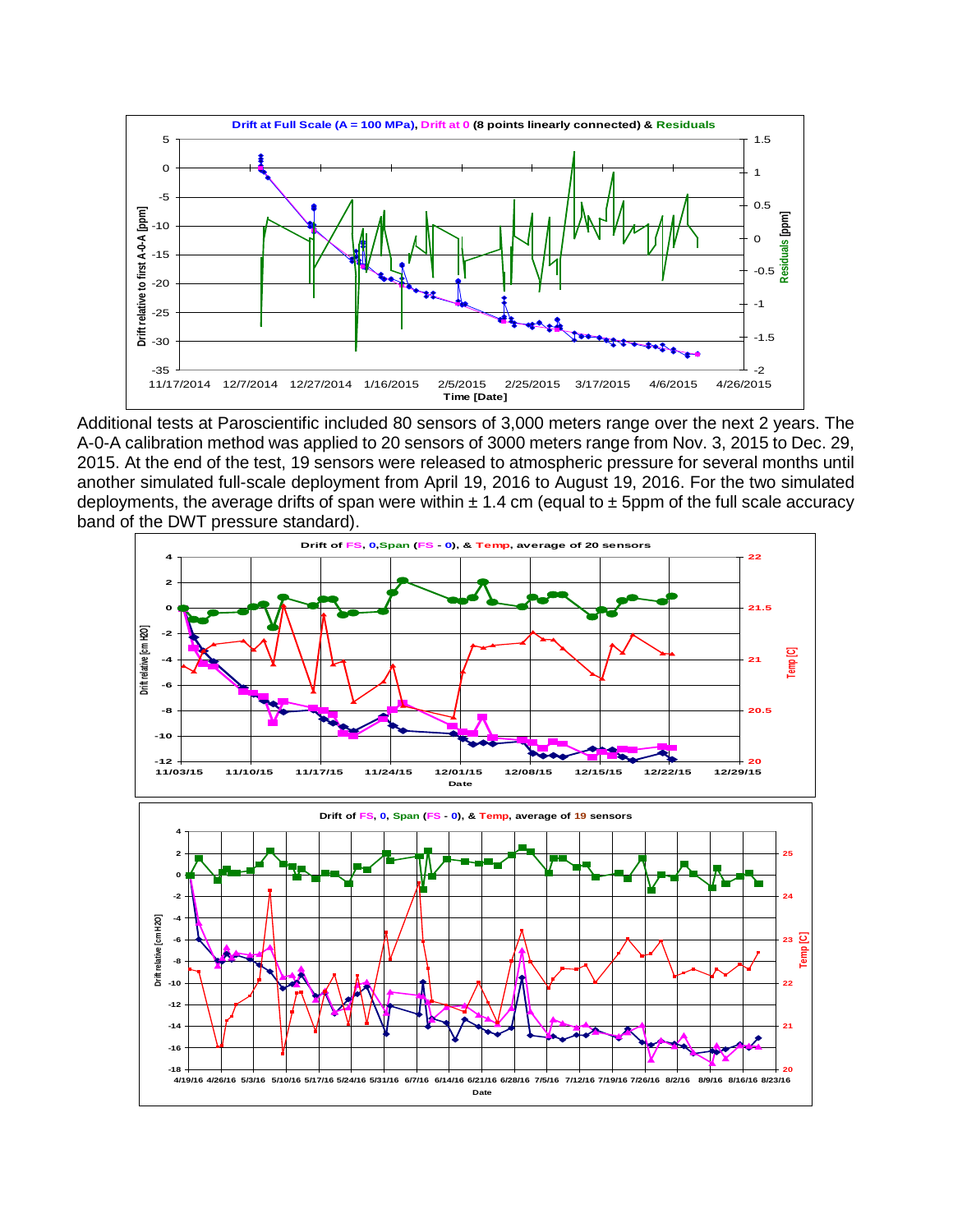## **SOS Ocean Tests at the Monterey Accelerated Research System** *(***MARS***)*

The University of Washington deployed the SOS module at MARS in mid-June of 2017. The colocated Triaxial Accelerometer and the 2 Absolute Pressure Gauges (APGs) make high-resolution measurements of pressure and acceleration associated with earthquakes on land and in the ocean. Shown below are the vertical and horizontal accelerations and the pressure changes associated with the M8.1 Chiapas, Mexico earthquake on September 7, 2017.



M8.1 Chiapas, Mexico 9/7/17 (LT) (0.005 - 2 Hz)

Plots Courtesy of the University of Washington

On September 3, 2017, North Korea exploded a nuclear device that the SOS measured 9000 kilometers away in Monterey. As shown in the following plot, the Triaxial Accelerometer recorded the event on all axes with a magnitude of about 1 micro-g. The Absolute Pressure Gauges (APGs) recorded the pressure signals with a magnitude of about 0.01 hPa (0.1 millimeter at 900 meters depth).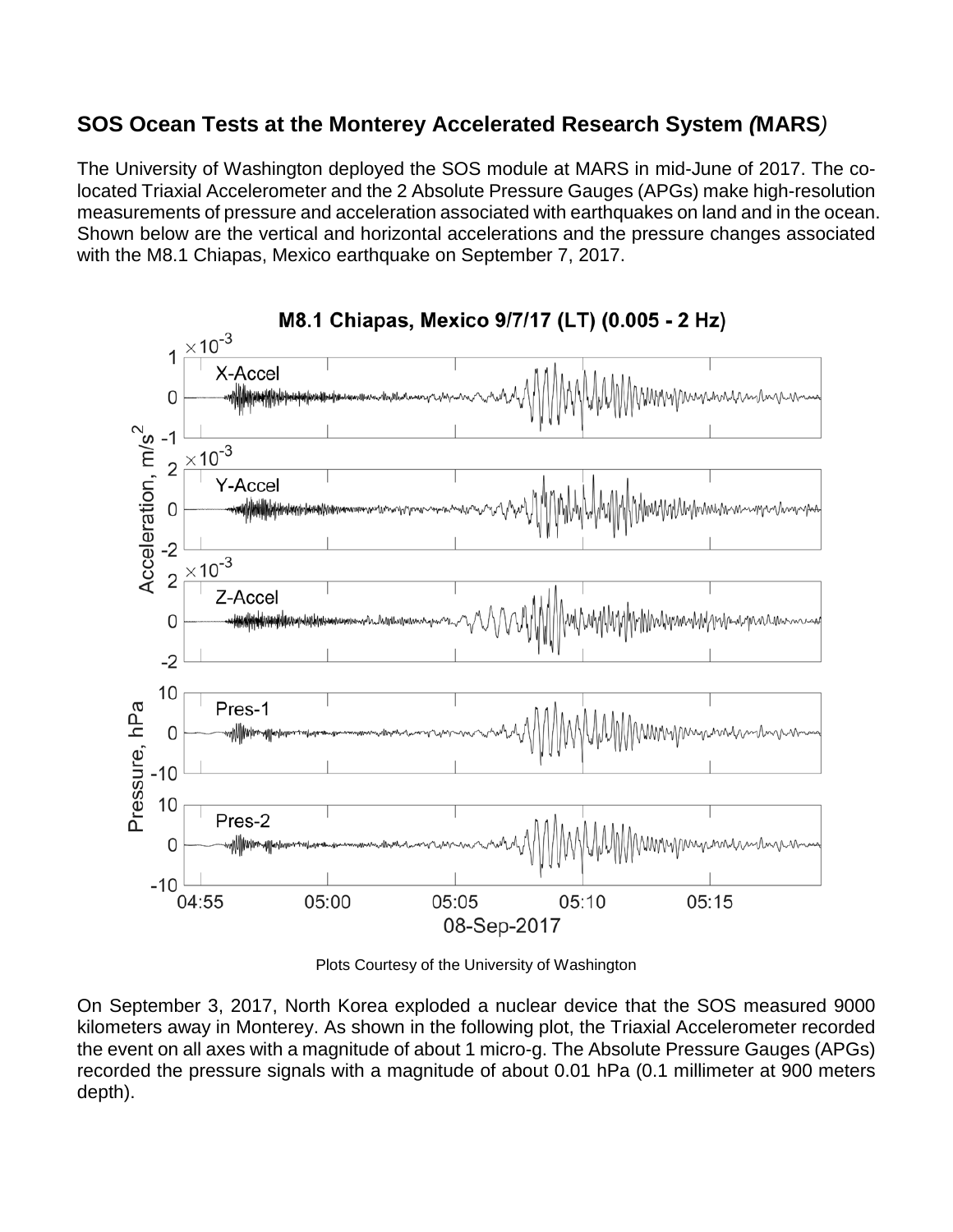

Plots Courtesy of the University of Washington

A major objective of the MARS experiment was to confirm that the A-0-A in-situ calibration method eliminates pressure sensor drift. Three years of drift testing in the laboratory were done using a primary standard piston gauge DWT to measure the span drift at A. The University of Washington SOS deployment at MARS determines the span stability by measuring the difference in pressure readings between two synchronized Absolute Pressure Gauges (APGs).

Periodically, the 2 Absolute Pressure Gauges are switched from seawater pressure, A, to the internal housing barometric pressure, 0, for 5 minutes and then returned to A. The  $4<sup>th</sup>$  minute averages at 0 are calculated for (P1-Barometric), (P2-Barometric), and (P1-P2). The 0 offsets for P1 and P2 drifted in opposite directions with a relative drift at 0 of about 4.2 hPa. The drift readings at 0 were then subtracted from the readings at A to determine the span stability.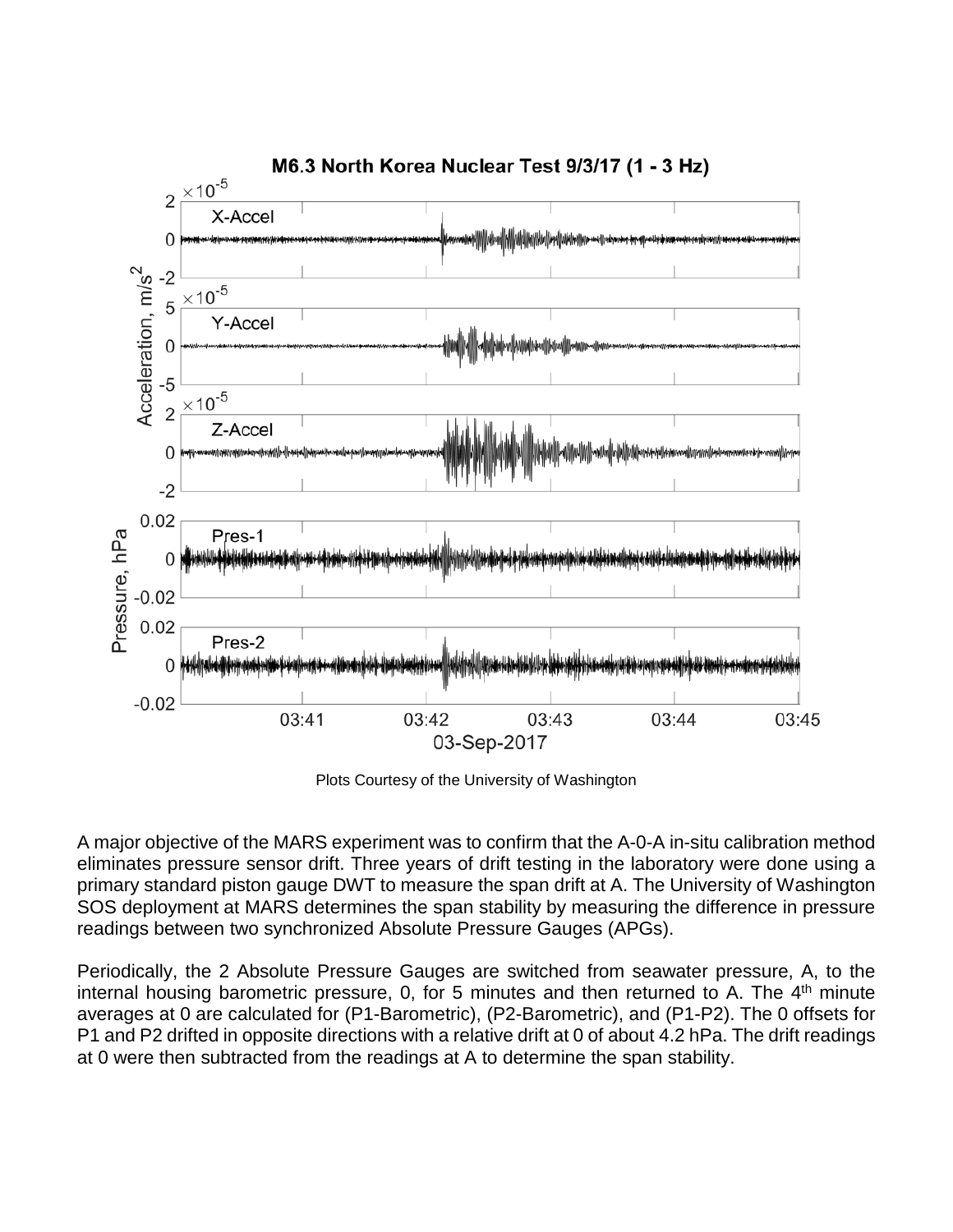After 900 days of deployment and 150 A-0-A actuations, drift has been eliminated to about 1 millimeter (1 ppm of full-scale) per year.



### **Conclusions**

Seismic + Oceanic Sensors (SOS) provide improved seafloor measurements of **Short-term** events like earthquakes and tsunamis with high-resolution Absolute Pressure Gauges and Triaxial Accelerometers. An in-situ calibration method, A-0-A, eliminates drift to allow **Long-term** measurements of geodesy and sea level changes. The SOS modules work on cabled systems, in remote ocean bottom recorders, and in underwater vehicles. This choice of platforms provides economic and technical flexibility to meet a variety of mission requirements.

### **Appended Links to Application Notes:**

- The root causes of drift are described at: [http://www.paroscientific.com/pdf/G8101\\_Root\\_Causes\\_of\\_Quartz\\_Sensors\\_Drift.pdf](http://www.paroscientific.com/pdf/G8101_Root_Causes_of_Quartz_Sensors_Drift.pdf)
- Mathematical models of drift are described at: [http://www.paroscientific.com/pdf/G8095\\_Mathematical\\_Models.pdf](http://www.paroscientific.com/pdf/G8095_Mathematical_Models.pdf)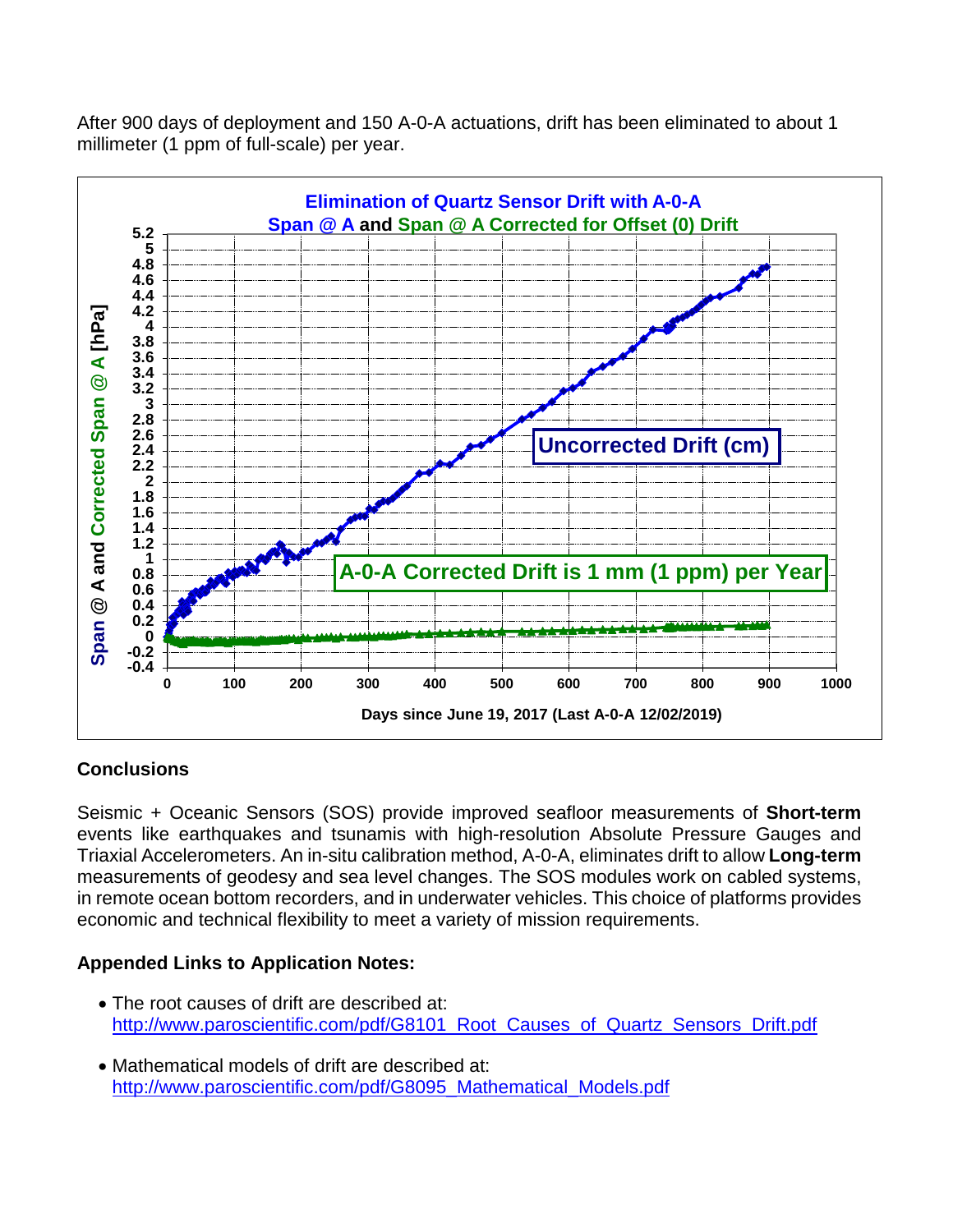- In-situ Calibration Methods to Eliminate Sensor Drift are described at: [http://www.paroscientific.com/pdf/G8097\\_Calibration\\_Methods\\_to\\_Eliminate\\_Sensor\\_Drift.pdf](http://www.paroscientific.com/pdf/G8097_Calibration_Methods_to_Eliminate_Sensor_Drift.pdf)
- Triaxial Accelerometers for Improved Seismic and Geodetic Measurements: [http://www.paroscientific.com/pdf/G8096\\_Triaxial\\_Accelerometer.pdf](http://www.paroscientific.com/pdf/G8096_Triaxial_Accelerometer.pdf)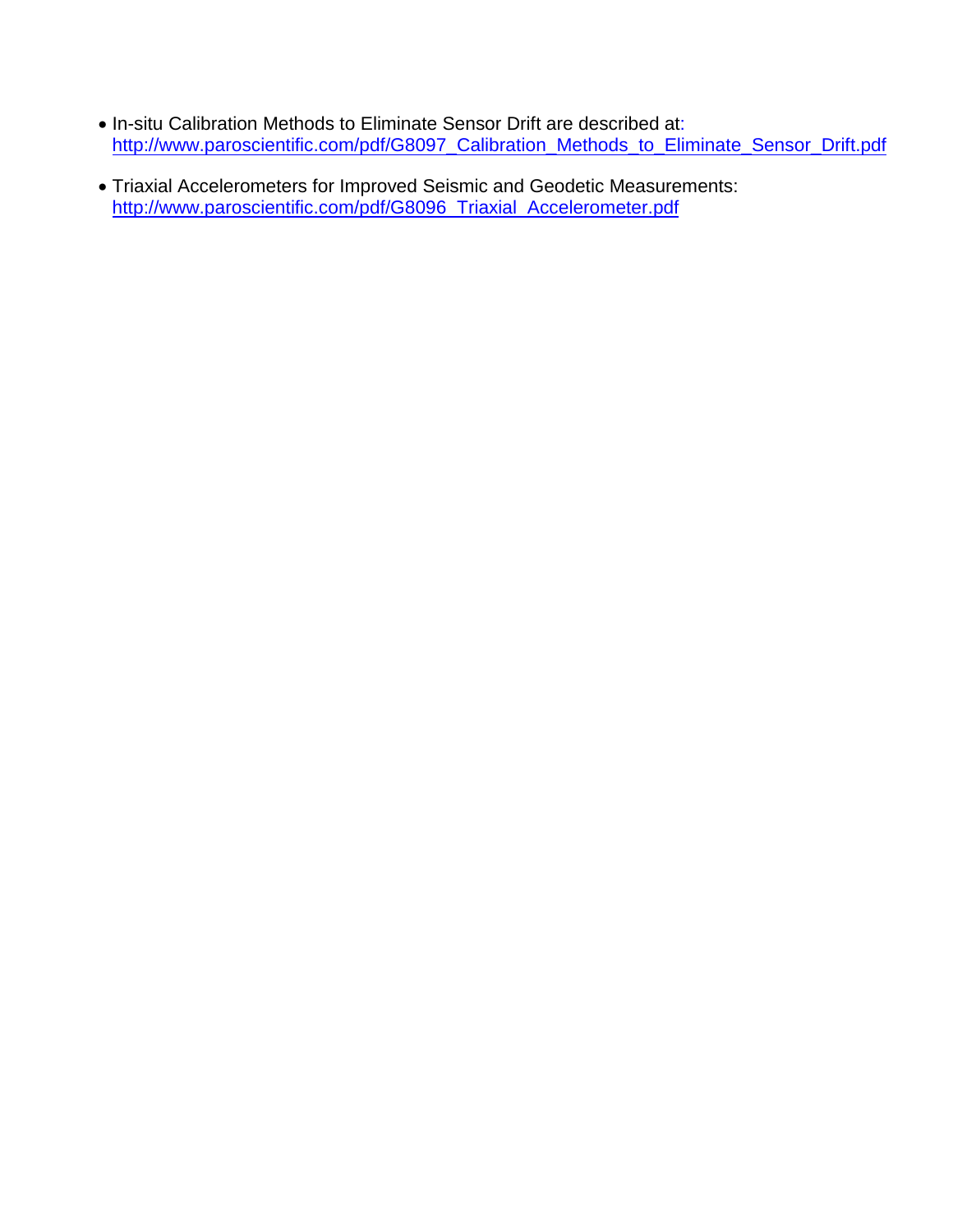# **Appendix - Excerpts from Papers on Disaster Warning Systems & Geodesy**

Recent papers describe seafloor instrumentation used for short-term disaster warning systems as well as long-term geodetic measurements. The excerpts below show examples of absolute pressure gauges used for tsunami warning systems and slow slip measurements as well as triaxial accelerometers used for both seismic measurements and tilt.

Complete sensing systems have been developed that include absolute pressure sensors, triaxial accelerometers and X-Y tiltmeters together with in-situ calibration methods to eliminate sensor drift. There are 3 different sensors to independently measure dynamic seismic and pressure events such as earthquakes and tsunamis. There are 2 independent methods to measure earth movements – depth changes and tilt. The in-situ A-0-A calibration method provides measurements to eliminate long-term pressure sensor drift.

#### **Excerpts from Papers:**

#### **Measuring slow slip offshore**

Anne M. Tréhu *Science* 06 May 2016: **<http://science.sciencemag.org/content/352/6286/654>**

This has led to development of alternative techniques for obtaining seafloor geodetic data such as differencing of swath bathymetric data, seafloor and borehole strain meters, and arrays of absolute pressure gauges (APGs), which measure changes in the mass of overlying ocean, from which seafloor uplift or subsidence can be determined. Because of their relatively low unit cost, APGs can achieve the spatial coverage needed to understand complex environments, although there are a number of challenges to be overcome, including long-term sensor drift and separation of tectonic signals from oceanographic effects.

#### **Slow slip near the trench at the Hikurangi subduction zone, New Zealand**

Laura M. Wallace, Spahr C. Webb, Yoshihiro Ito, Kimihiro Mochizuki, Ryota Hino, Stuart Henrys, Susan Y. Schwartz, Anne F. Sheehan Science 06 May 2016: **<http://science.sciencemag.org/content/352/6286/701>**

The range of fault slip behaviors near the trench at subduction plate boundaries is critical to know, as this is where the world's largest, most damaging tsunamis are generated. Our knowledge of these behaviors has remained largely incomplete, partially due to the challenging nature of crustal deformation measurements at offshore plate boundaries. Here we present detailed seafloor deformation observations made during an offshore slow-slip event (SSE) in September and October 2014, using a network of absolute pressure gauges deployed at the Hikurangi subduction margin offshore New Zealand. These data show the distribution of vertical seafloor deformation during the SSE and reveal direct evidence for SSEs occurring close to the trench (within 2 kilometers of the seafloor), where very low temperatures and pressures exist.

#### **Seafloor geodetic constraints on interplate coupling of the Nankai Trough megathrust zone**

Yusuke Yokota, Tadashi Ishikawa, Shun-ichi Watanabe, Toshiharu Tashiro & Akira Asada Nature (2016) doi:10.1038/nature17632: **<http://www.nature.com/nature/journal/vaop/ncurrent/full/nature17632.html>**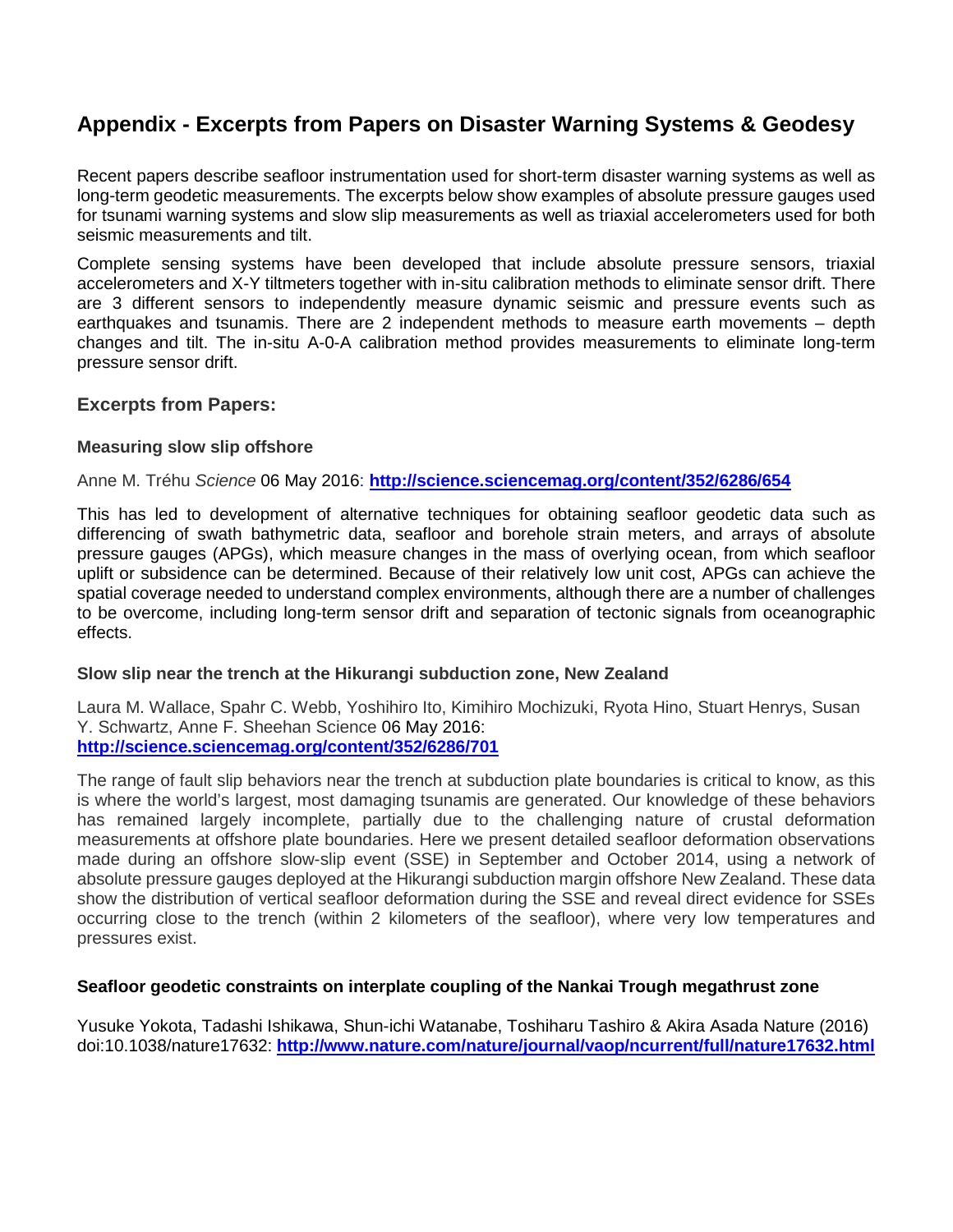Interplate megathrust earthquakes have inflicted catastrophic damage on human society. Such an earthquake is predicted to occur in the near future along the Nankai Trough off southwestern Japan—an economically active and densely populated area in which megathrust earthquakes have already occurred.

Megathrust earthquakes are the result of a plate-subduction mechanism and occur at slip-deficit regions (also known as 'coupling' regions where friction prevents plates from slipping against each other and the accumulated energy is eventually released forcefully. Many studies have attempted to capture distributions of slip-deficit rates (SDRs) in order to predict earthquakes. However, these studies could not obtain a complete view of the earthquake source region, because they had no seafloor geodetic data. The Hydrographic and Oceanographic Department of the Japan Coast Guard (JHOD) has been developing a precise and sustainable seafloor geodetic observation network in this subduction zone to obtain information related to offshore SDRs. Here, we present seafloor geodetic observation data and an offshore interplate SDR-distribution model. Our data suggest that most offshore regions in this subduction zone have positive SDRs. Specifically, our observations indicate previously unknown regions of high SDR that will be important for tsunami disaster mitigation, and regions of low SDR that are consistent with distributions of shallow slow earthquakes and subducting seamounts. This is the first direct evidence that coupling conditions might be related to these seismological and geological phenomena. Our findings provide information for inferring megathrust earthquake scenarios and interpreting research on the Nankai Trough subduction zone.

#### **Tsunami data assimilation of Cascadia seafloor pressure gauge records from the 2012 Haida Gwaii earthquake**

Gusman, A. R.*,* A. F. Sheehan*,* K. Satake*,* M. Heidarzadeh*,* I. E. Mulia*, and* T. Maeda *(*2016*),* Geophys. Res. Lett.*,* 43*, doi:* **[10.1002/2016GL068368](http://dx.doi.org/10.1002/2016GL068368)**

Recent addition of pressure gauges to ocean bottom seismometers (OBSs) provides alternative data for tsunami forecast simulation. Because OBSs are usually deployed in a dense array, they provide highdensity tsunami observations as well.

Here we use the tsunami waveforms recorded on the Cascadia OBS array to demonstrate two different approaches for tsunami forecast: (1) estimation of the fault slip distribution of the 2012 Haida Gwaii earthquake by tsunami waveform inversion and then forecasting the coastal tsunami heights by numerical forward modeling and (2) progressive assimilation of the tsunami waveforms recorded in the array, reproduction of wavefields in the vicinity of the array, and then forecasting of wavefields by numerical modeling.

The tsunami amplitudes recorded by the DPGs are less reliable than those recorded by the DARTs and APGs. Therefore, only 27 tsunami waveforms at DART and APG stations are used for waveform inversion.

The accuracy of the tsunami forecast strongly depends on the spatial distribution of the stations. A denser array would predict the wavefield between the stations both accurately and quickly, which in turn widens the lead time of an accurate forecast. Although the APG and DPG data during the 2012 Haida Gwaii tsunami were not transmitted in real time, our retrospective data assimilation demonstrates the capability of such a dense tsunami array to forecast an incoming tsunami. Real-time tsunami observation technologies, such as the cabled offshore dense tsunami array of S-net (about 150 stations spaced at 30– 50 km intervals) that is being deployed in the Japan subduction zone, would provide data required for realtime tsunami forecasts using the methods presented in this paper.

The tsunami forecast from the tsunami data assimilation method produces similar results as those from the traditional tsunami-forecasting method which starts from a fault model. The tsunami data assimilation method that we present can be run continuously in real time and does not require a tsunami source model. The method can be tested further for various configurations of tsunami source and coast to be implemented for future tsunami warning systems.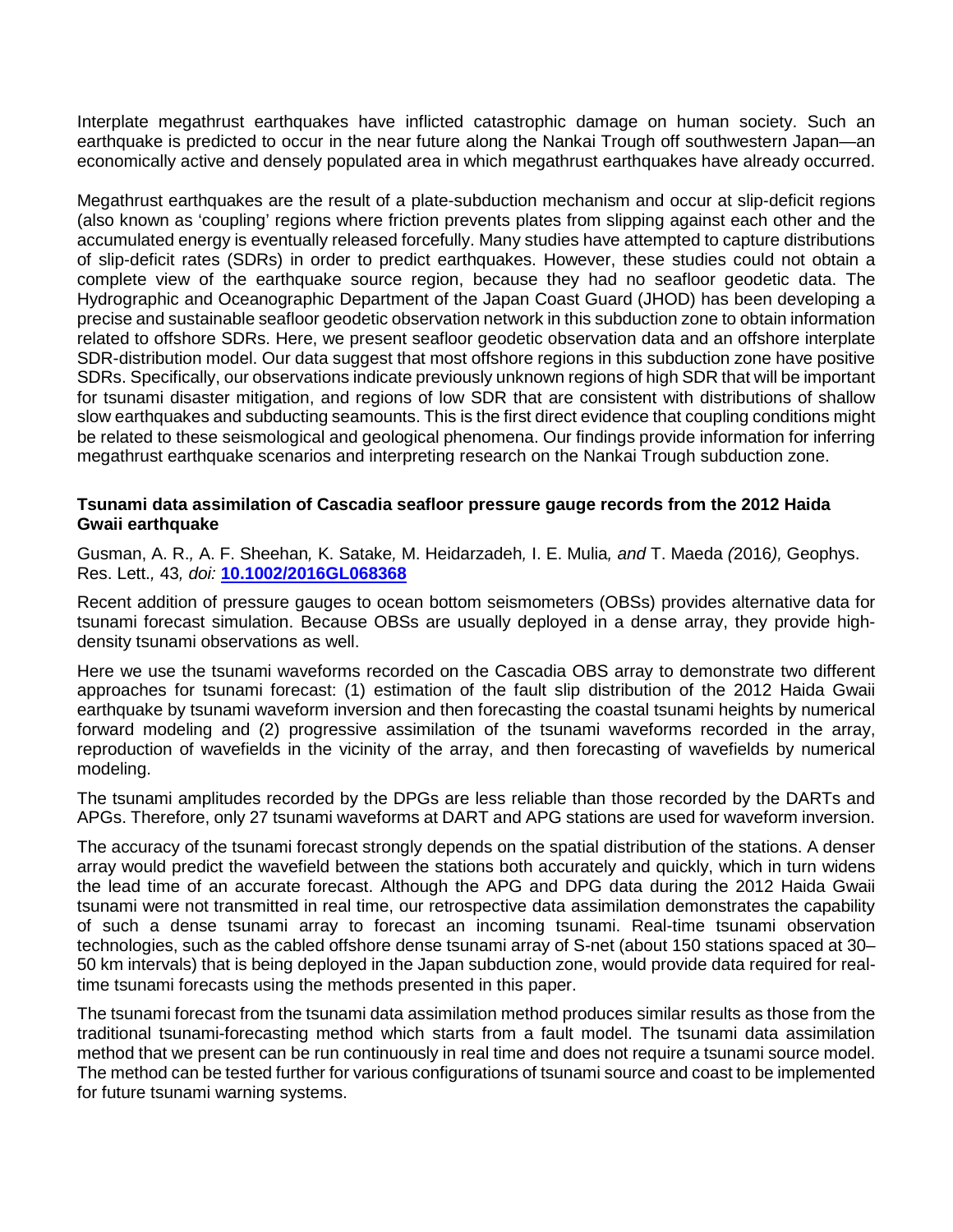#### **Connecting slow earthquakes to huge earthquakes**

Kazushige Obara\* and Aitaro Kato, *Science* 15 Jul 2016: Vol. 353, Issue 6296, pp. 253-257 DOI: 10.1126/science.aaf1512, **<http://science.sciencemag.org/content/353/6296/253>**

Slow earthquakes are characterized by a wide spectrum of fault slip behaviors and seismic radiation patterns that differ from those of traditional earthquakes. However, slow earthquakes and huge megathrust earthquakes can have common slip mechanisms and are located in neighboring regions of the seismogenic zone. The frequent occurrence of slow earthquakes may help to reveal the physics underlying megathrust events as useful analogs. Slow earthquakes may function as stress meters because of their high sensitivity to stress changes in the seismogenic zone. Episodic stress transfer to megathrust source faults leads to an increased probability of triggering huge earthquakes if the adjacent locked region is critically loaded. Careful and precise monitoring of slow earthquakes may provide new information on the likelihood of impending huge earthquakes.

If we can retrieve a precursory signal prior to a megathrust earthquake, it would be useful for disaster mitigation.

Slow earthquakes provide phenomenological evidence for the existence of a transition zone between locked and creeping zones proposed by thermal modeling studies and the partial release of slip deficit. In the past two decades, slow earthquakes have been detected in many subduction zones along the Pacific Rim. Among the various slow earthquake types observed along the Pacific Rim, ETS behavior in Cascadia is similar to that seen in Nankai; however, the scale of activity is much larger in Cascadia, where the ETS zone extends for 1200 km along the strike of the subducting plate and is divided into several segments.

Recently, seafloor pressure gauge observations revealed that the slip area of the SSE extends close to the (Hikurangi) trench.

Slow earthquakes with various time scales in and around the rupture area of the Tohoku earthquake had loaded the mainshock fault. A decade-long SSE took place in the deepest part of the Tohoku mainshock rupture area and accelerated over time. Near the mainshock rupture initiation point, SSEs were detected geodetically by seafloor pressure gauges in 2008 and 2011 in the vicinity of the high-slip area of the mainshock rupture zone.

Long-term monitoring of slow earthquakes is required so that a reliable picture of these phenomena can be built over all time scales, and so that physics-based numerical simulations that reproduce the observed plate boundary faulting behavior can be developed.

#### **Sensing of upslope passages of frontal bores across the trench slope break of the Japan Trench**

Fukao, Y., H. Sugioka, A. Ito, H. Shiobara, J. M. Paros, and R. Furue (2016), J. Geophys. Res. Oceans, 121, doi: **[10.1002/2015JC011432](http://dx.doi.org/10.1002/2015JC011432)**

The original purpose of our observations is to detect postseismic seafloor disturbances, including submarine landslides, in the epicentral region of the 2011 Tohoku-Oki. The observations are made with a free-fall/pop-up ocean bottom accelerometer (AOBS) and a free-fall/pop-up broadband ocean bottom seismometer (BBOBS). The AOBS contains a triaxial accelerometer developed by Quartz Seismic Sensors, Inc., which uses quartz crystal resonators to convert the analog force inputs to digital outputs. The accelerometers have ranges of 20 m/s<sup>2</sup>, sensitivity in ppb, and a good long-term stability. They can measure strong earthquakes without clipping and can use the invariance of the Earth's 1 g gravity vector as a reference. The triaxial accelerometer senses both the acceleration change due to ground